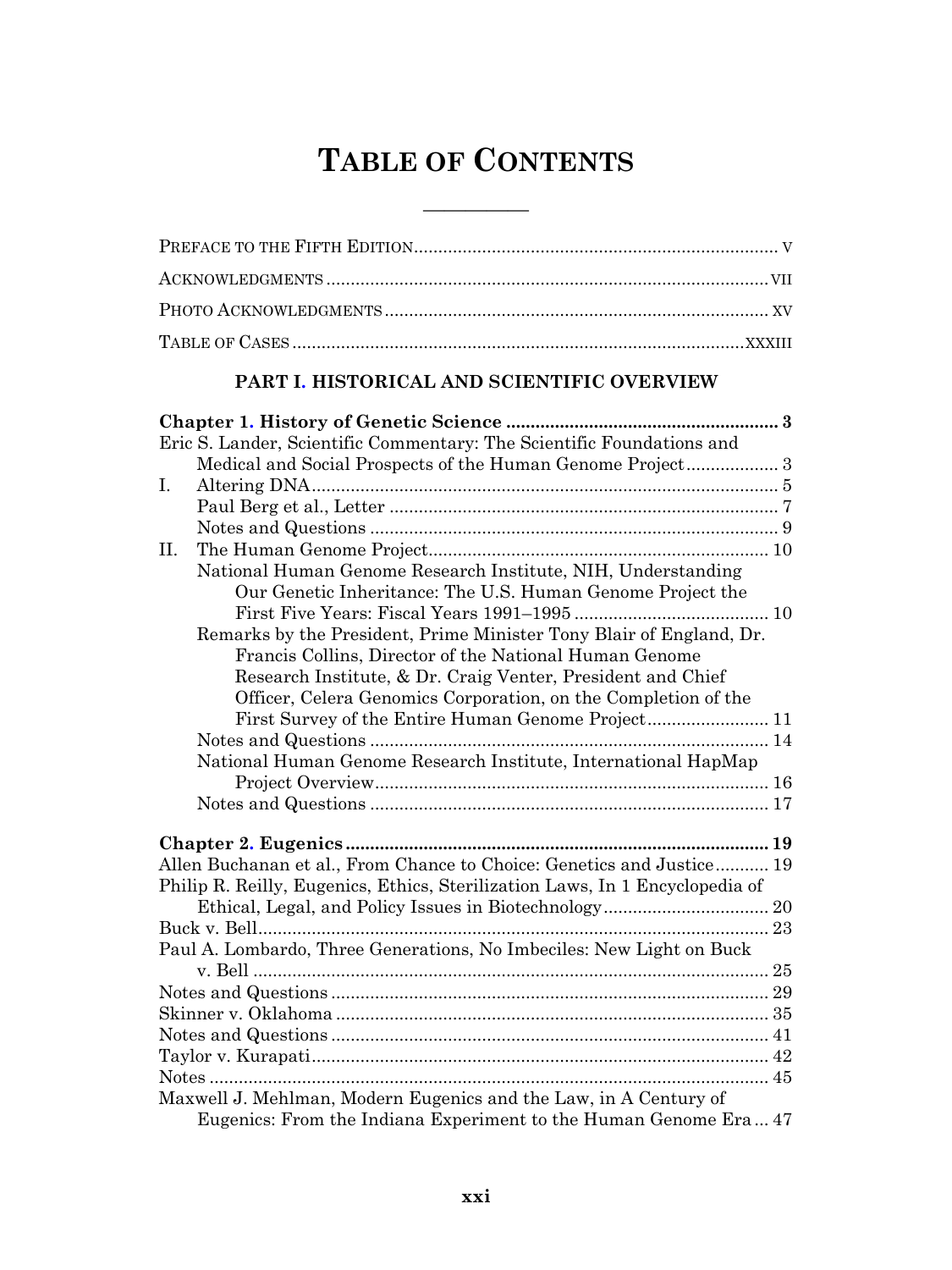| L.                |                                                                       |  |
|-------------------|-----------------------------------------------------------------------|--|
|                   | Osagie K. Obasogie, Playing the Gene Card? A Report on Race and       |  |
|                   |                                                                       |  |
|                   | Michael J. Malinowski, Dealing With the Realities of Race and         |  |
|                   | Ethnicity: A Bioethics-Centered Argument in Favor of Race-            |  |
|                   |                                                                       |  |
| II.               |                                                                       |  |
|                   | Lori Andrews et al., Assessing Genetic Risks: Implications for Health |  |
|                   |                                                                       |  |
|                   |                                                                       |  |
| III.              |                                                                       |  |
|                   | Food and Drug Administration, FDA Approves BiDil Heart Failure        |  |
|                   |                                                                       |  |
|                   | Rene Bowser, Race as a Proxy for Drug Response: The Dangers and       |  |
|                   |                                                                       |  |
|                   |                                                                       |  |
| IV.               |                                                                       |  |
|                   |                                                                       |  |
|                   |                                                                       |  |
| L                 |                                                                       |  |
| H.                | More Efficient and Less Costly Gene Editing Techniques  73            |  |
|                   |                                                                       |  |
| $\mathbf{IV}_{-}$ |                                                                       |  |
| V.                |                                                                       |  |
| VI.               |                                                                       |  |
|                   |                                                                       |  |
|                   |                                                                       |  |

#### **PART II. GENETIC SCREENING AND TESTING IN MEDICINE AND RESEARCH**

|     | Chapter 5. Genetics Research and the Regulation of Genetic        |  |
|-----|-------------------------------------------------------------------|--|
|     |                                                                   |  |
| Ι.  |                                                                   |  |
| II. |                                                                   |  |
|     | National Bioethics Advisory Commission (NBAC), Research Involving |  |
|     | Human Biological Materials: Ethical Issues and Policy             |  |
|     |                                                                   |  |
|     | Heather L. Harrell and Mark A. Rothstein, Biobanking Research and |  |
|     |                                                                   |  |
|     | Department of Health and Human Services, Protection of Human      |  |
|     | Subjects, 45 CFR Part 46, Subpart A: Basic HHS Policy for         |  |
|     |                                                                   |  |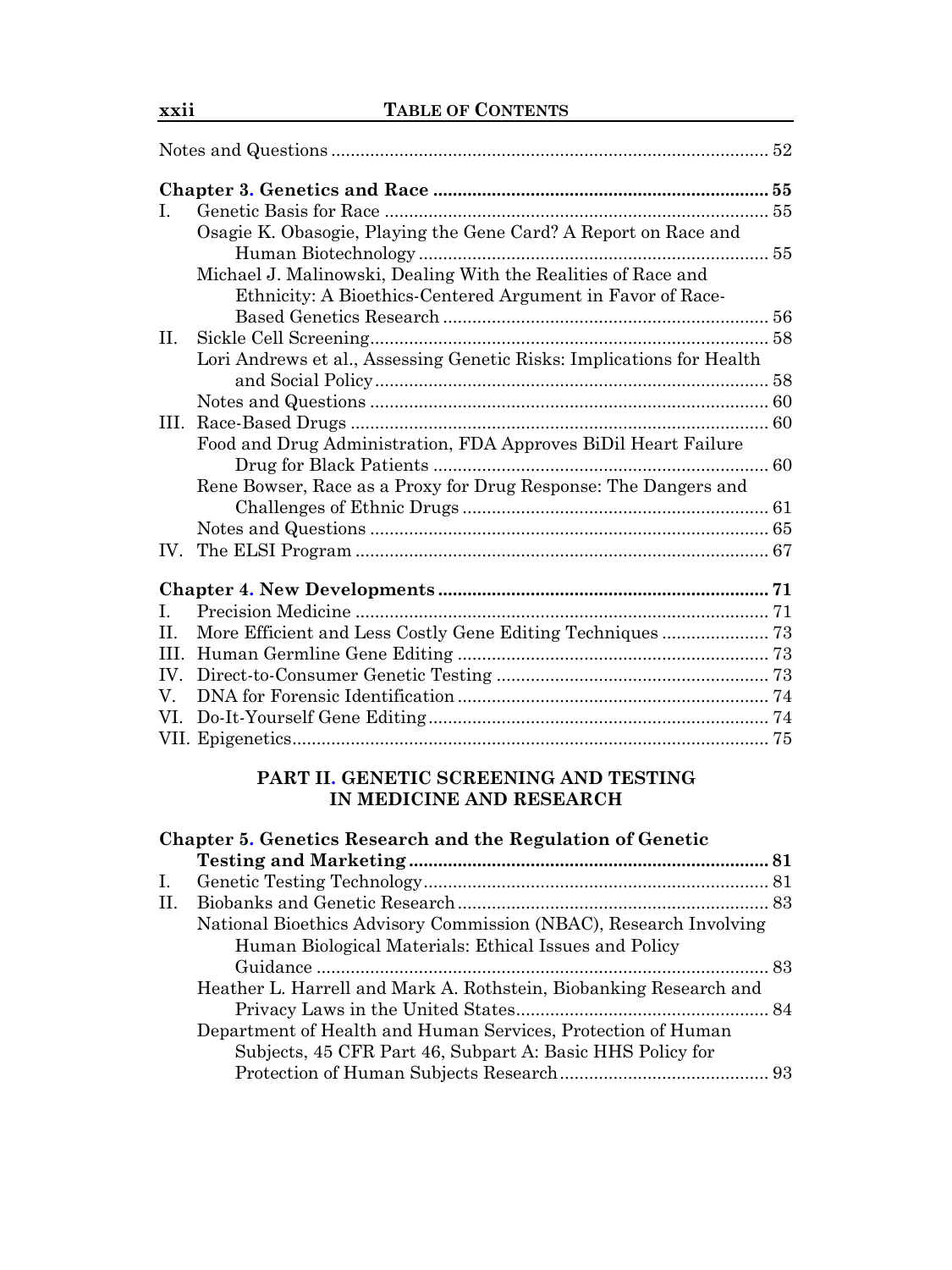|    | Holly Fernandez Lynch, Leslie E. Wolf, and Mark Barnes,           |     |
|----|-------------------------------------------------------------------|-----|
|    | Implementing Regulatory Broad Consent Under the Revised           |     |
|    | Common Rule: Clarifying Key Points and the Need for               |     |
|    |                                                                   |     |
|    |                                                                   |     |
|    | III. Government Marketing Regulations for Test Products and       |     |
|    |                                                                   |     |
|    | А.                                                                |     |
|    | <b>B.</b>                                                         |     |
|    | C.                                                                |     |
|    | Maxwell J. Mehlman, Direct-to-Consumer Genetic Testing 104        |     |
|    |                                                                   |     |
|    |                                                                   |     |
|    | <b>Chapter 6. Genetic Counseling and Genetic Testing for</b>      |     |
|    |                                                                   |     |
| Ι. |                                                                   |     |
|    | Anne L. Matthews, Genetic Counseling, in Encyclopedia of Ethical, |     |
|    |                                                                   |     |
|    |                                                                   |     |
| П. |                                                                   |     |
|    |                                                                   |     |
|    | Tamar Lewin, Boom in Genetic Testing Raises Questions on Sharing  |     |
|    |                                                                   |     |
|    |                                                                   |     |
|    |                                                                   |     |
|    |                                                                   |     |
|    |                                                                   |     |
|    |                                                                   |     |
|    |                                                                   |     |
|    | <b>Chapter 7. Genomic Analysis, Cancer Genomics, and Genetic</b>  |     |
|    |                                                                   |     |
| Ι. |                                                                   |     |
|    | Sonia M. Suter, Genomic Medicine—New Norms Regarding Genetic      |     |
|    |                                                                   |     |
|    | Presidential Commission for the Study of Bioethical Issues,       |     |
|    | Anticipate and Communicate: Ethical Management of Incidental      |     |
|    | and Secondary Findings in the Clinical, Research, and Direct-to-  |     |
|    |                                                                   | 140 |
|    | ACMG Policy Statement: Updated Recommendations Regarding          |     |
|    | Analysis and Reporting of Secondary Findings in Clinical          |     |
|    |                                                                   |     |
|    |                                                                   |     |
| П. |                                                                   |     |
|    | Levi A. Garraway, Genomics Driven Oncology: Framework for an      |     |
|    |                                                                   |     |
|    | Bert Vogelstein et al., Cancer Genome Landscapes  150             |     |
|    |                                                                   |     |
|    |                                                                   |     |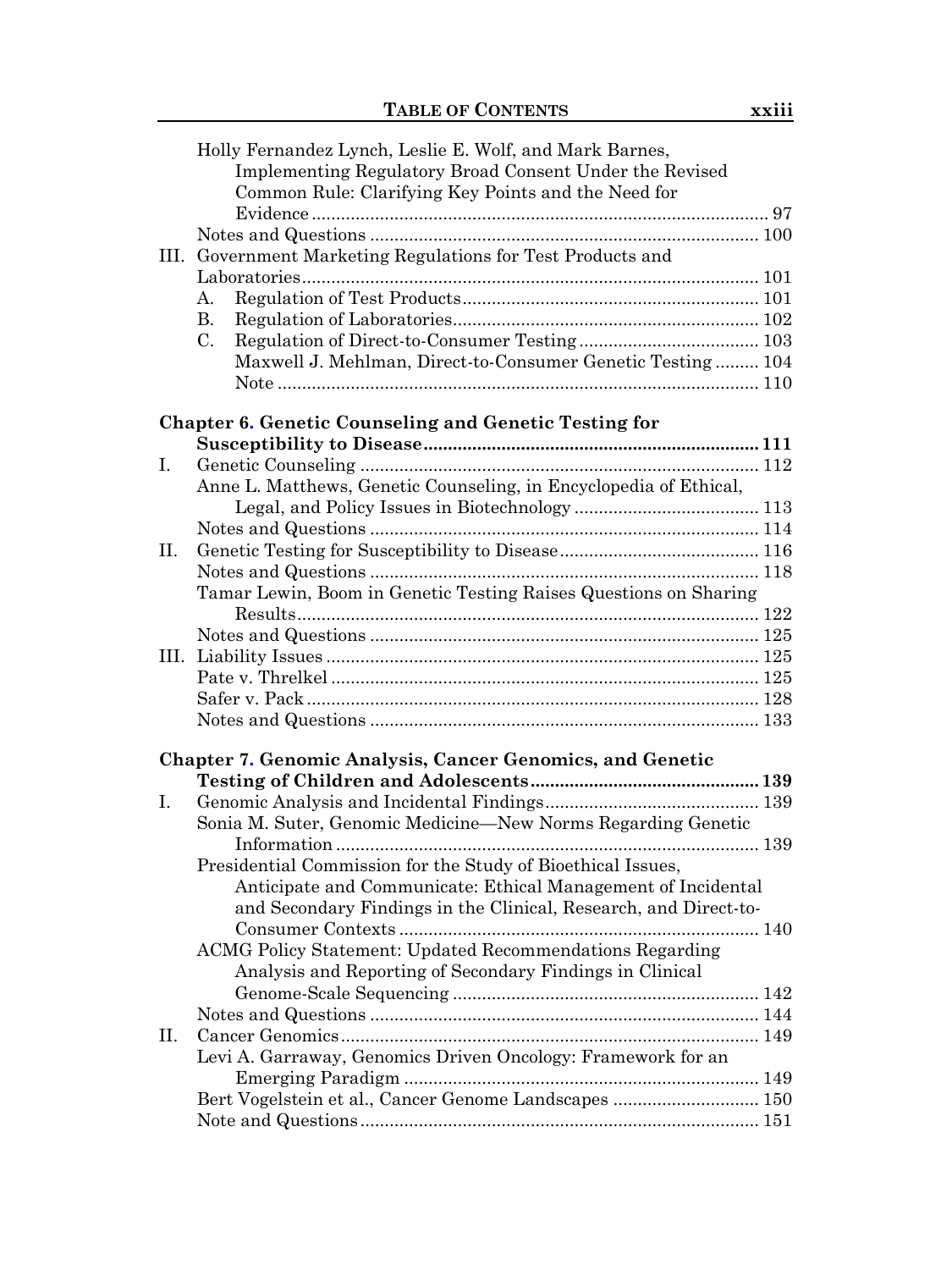|      | American Society of Human Genetics, Points to Consider: Ethical,   |  |
|------|--------------------------------------------------------------------|--|
|      | Legal, and Psychosocial Implications of Genetic Testing in         |  |
|      |                                                                    |  |
|      |                                                                    |  |
|      |                                                                    |  |
|      |                                                                    |  |
| Ι.   |                                                                    |  |
|      | Lori B. Andrews, Future Perfect: Confronting Decisions About       |  |
|      |                                                                    |  |
|      | Ruth M. Farrell, Women and Prenatal Genetic Testing in the 21st    |  |
|      |                                                                    |  |
|      |                                                                    |  |
| П.   |                                                                    |  |
|      |                                                                    |  |
| III. | Liability for Malpractice in Reproductive Testing 172              |  |
|      | Cailin Harris, Statutory Prohibitions on Wrongful Birth Claims &   |  |
|      |                                                                    |  |
|      | А.                                                                 |  |
|      |                                                                    |  |
|      |                                                                    |  |
|      | В.                                                                 |  |
|      |                                                                    |  |
|      |                                                                    |  |
| IV.  |                                                                    |  |
|      | А.                                                                 |  |
|      |                                                                    |  |
|      | Assisted Reproductive Technologies and Carrier Screening 189<br>В. |  |
|      | Minimum Genetic Testing for Gamete and Embryo Donors,              |  |
|      | Approved by the Board of Directors of the American Society         |  |
|      |                                                                    |  |
|      |                                                                    |  |
|      |                                                                    |  |
|      | Chapter 9. Using Reproductive Genetic Technologies for Non-        |  |
|      |                                                                    |  |
| Ι.   |                                                                    |  |
|      | Lori B. Andrews, The Clone Age: Adventures in the New World of     |  |
|      |                                                                    |  |
|      | The American Society for Reproductive Medicine's Position on Sex   |  |
|      |                                                                    |  |
|      |                                                                    |  |
|      | Sonia M. Suter, The Tyranny of Choice: Reproductive Selection in   |  |
|      |                                                                    |  |
|      |                                                                    |  |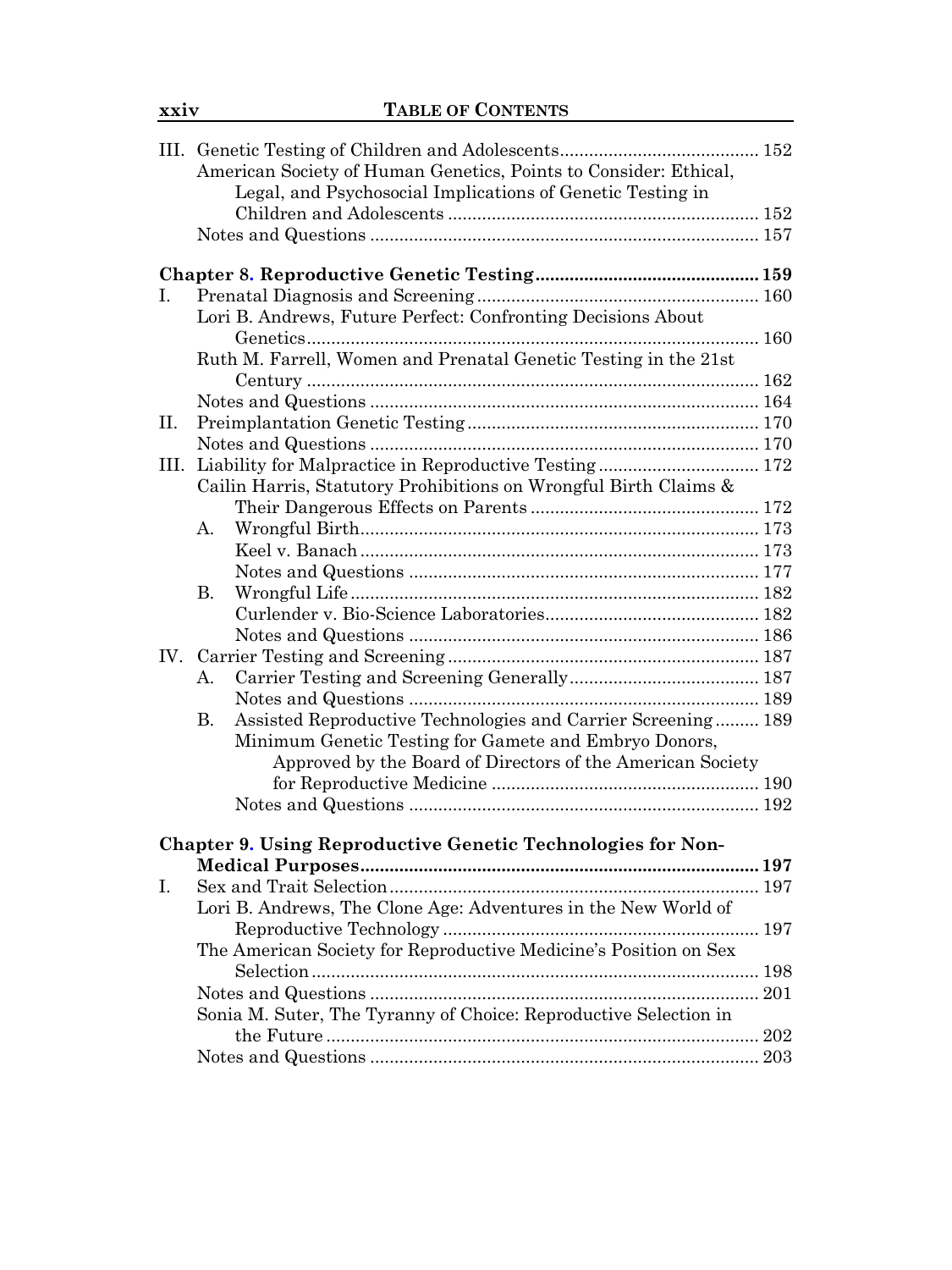| П.   |                                                                  | 205 |
|------|------------------------------------------------------------------|-----|
|      | Kalena R. Kettering, Note, "Is Down Always Out?": The Right of   |     |
|      | Icelandic Parents to Use Preimplantation Genetic Diagnosis to    |     |
|      |                                                                  |     |
|      |                                                                  |     |
| Ш.   |                                                                  |     |
|      |                                                                  |     |
|      |                                                                  |     |
| L.   | The History and Rationale for Newborn Screening Programs 213     |     |
|      | American Academy of Pediatrics, Report of the Task Force on      |     |
|      | Newborn Screening, Published as a Call for a National Agenda     |     |
|      |                                                                  |     |
|      | Sonia M. Suter, Did You Give the Government Your Baby's DNA?     |     |
|      |                                                                  |     |
|      |                                                                  |     |
| П.   |                                                                  |     |
|      | Sonia M. Suter, Did You Give the Government Your Baby's DNA?     |     |
|      |                                                                  | 225 |
|      | Ruth R. Faden et al., Parental Rights, Child Welfare, and Public |     |
|      |                                                                  | 226 |
|      | Norman Fost, Genetic Diagnosis and Treatment: Ethical            |     |
|      |                                                                  |     |
|      |                                                                  |     |
|      |                                                                  |     |
|      |                                                                  |     |
| III. |                                                                  |     |
|      | Sonia M. Suter, Did You Give the Government Your Baby's DNA?     |     |
|      |                                                                  | 236 |
|      | American Academy of Pediatrics, Report of the Task Force on      |     |
|      | Newborn Screening, Published as a Call for a National Agenda     |     |
|      |                                                                  |     |
|      |                                                                  |     |
|      |                                                                  |     |

## PART III. GENE THERAPY

| Department of Health and Human Services, Recombinant DNA Research: |  |
|--------------------------------------------------------------------|--|
| Request for Public Comment on "Points to Consider in the Design    |  |
| and Submission of Human Somatic-Cell Gene Therapy Protocols" 247   |  |
|                                                                    |  |
| Food and Drug Administration, Statement of Policy for Regulating   |  |
|                                                                    |  |
|                                                                    |  |
| U.S. Dept. of Health and Human Services, Office of Protection From |  |
| Research Risks (OPRR) Protecting Human Research Subjects:          |  |
|                                                                    |  |
|                                                                    |  |

 $\mathbf{XXV}$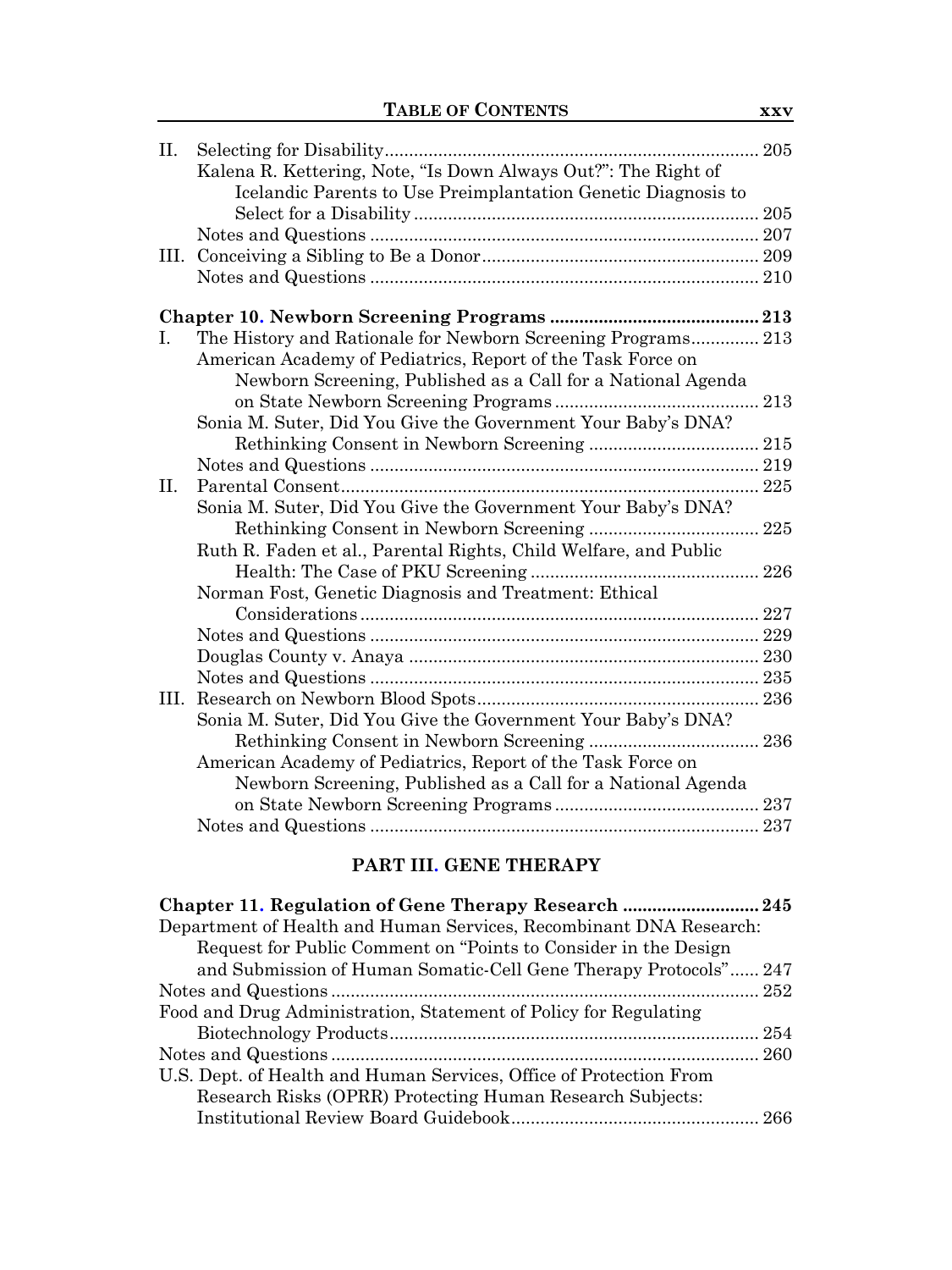|     | Larry R. Churchill et al., Genetic Research as Therapy: Implications of  |  |
|-----|--------------------------------------------------------------------------|--|
|     |                                                                          |  |
|     |                                                                          |  |
|     |                                                                          |  |
|     |                                                                          |  |
|     | Christopher Gyngell, Hilaru Bowman-Smart, and Julian Savulescu,          |  |
|     | Moral Reasons to Edit the Human Genome: Picking Up from the              |  |
|     |                                                                          |  |
|     | Genetically Modified Humans? Seven Reasons to Say "No" 299               |  |
|     |                                                                          |  |
|     |                                                                          |  |
|     | Food and Drug Administration, Guidance for Industry: Pharmacogenomic     |  |
|     |                                                                          |  |
|     |                                                                          |  |
|     | Mark A. Rothstein & Phyllis Griffin Epps, Ethical and Legal Implications |  |
|     |                                                                          |  |
|     |                                                                          |  |
|     |                                                                          |  |
|     | Michael Sandel, The Case Against Perfection: What's Wrong With           |  |
|     | Designer Children, Bionic Athletes, and Genetic Engineering 323          |  |
|     | Maxwell J. Mehlman, The Law of Above Averages: Leveling the New          |  |
|     |                                                                          |  |
|     |                                                                          |  |
|     |                                                                          |  |
|     | PART IV. COMMERCIALIZATION OF GENETIC RESEARCH:                          |  |
|     | PROPERTY, PATENTS, AND CONFLICTS OF INTEREST                             |  |
|     |                                                                          |  |
| I.  |                                                                          |  |
|     | Lori Andrews, The "Progress Clause": An Empirical Analysis Based         |  |
|     | on the Constitutional Foundation of Patent Law333                        |  |
| П.  |                                                                          |  |
|     |                                                                          |  |
|     | III. Policy Arguments Related to Patenting of Genetic Materials  335     |  |
|     | Lila Feisee, Are Biotechnology Patents Important? Yes! 335               |  |
|     | U.S. Department of Energy Office of Science, Office of Biological and    |  |
|     | Environmental Research, Human Genome Program 336                         |  |
|     |                                                                          |  |
| IV. |                                                                          |  |
|     | Association for Molecular Pathology v. Myriad Genetics, Inc 340          |  |
|     |                                                                          |  |
|     |                                                                          |  |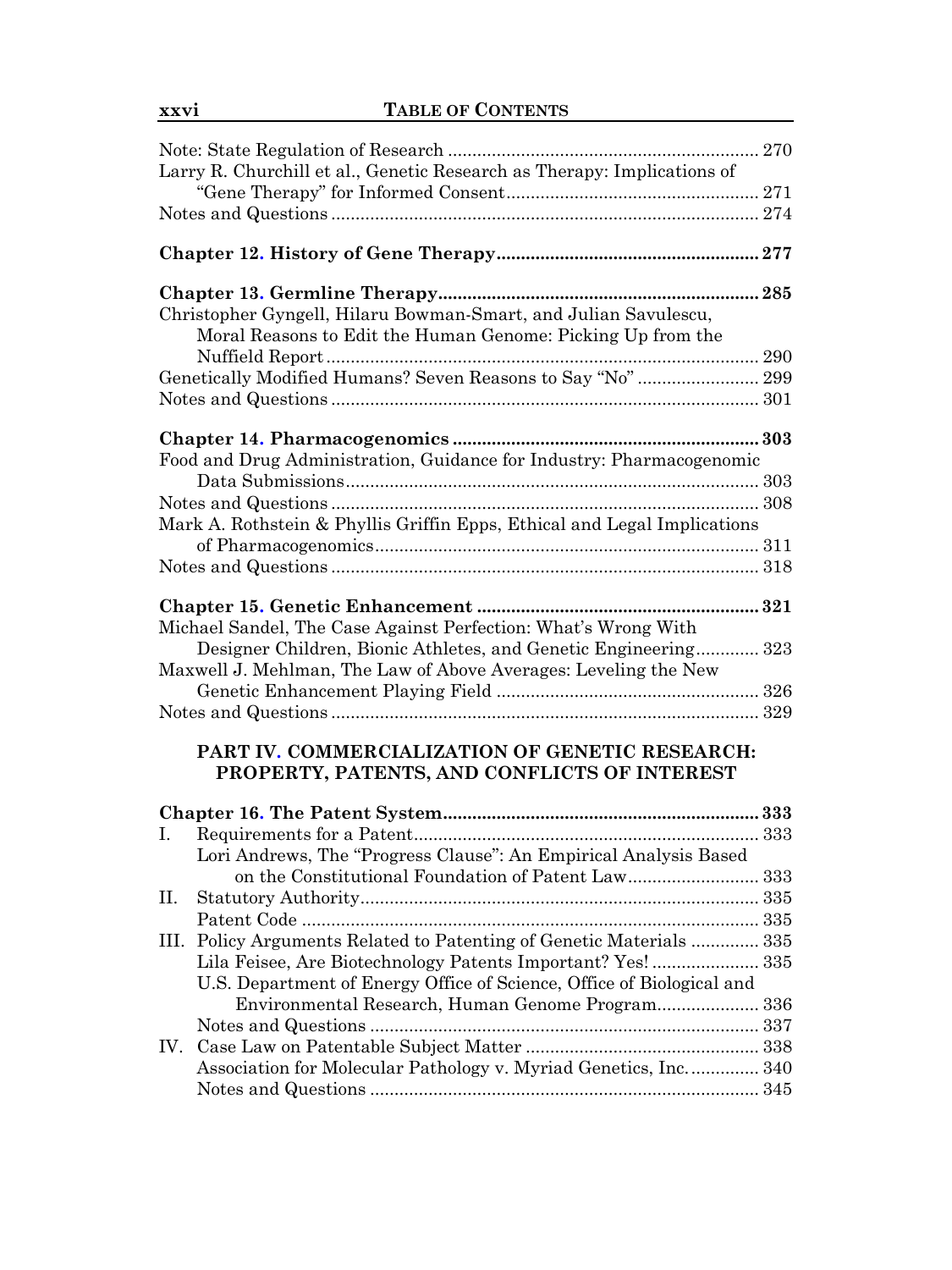| V. |                                                                                                                                                                                                                                                                                                             |  |
|----|-------------------------------------------------------------------------------------------------------------------------------------------------------------------------------------------------------------------------------------------------------------------------------------------------------------|--|
|    | James V. Lacy et al., Technology Transfer Laws Governing Federally                                                                                                                                                                                                                                          |  |
|    |                                                                                                                                                                                                                                                                                                             |  |
|    | Sheldon Krimsky, The Profit of Scientific Discovery and Its                                                                                                                                                                                                                                                 |  |
|    |                                                                                                                                                                                                                                                                                                             |  |
|    | Lori Andrews & Dorothy Nelkin, Body Bazaar: The Market for                                                                                                                                                                                                                                                  |  |
|    |                                                                                                                                                                                                                                                                                                             |  |
|    | Rebecca Goulding et al., Alternative Intellectual Property for                                                                                                                                                                                                                                              |  |
|    | Genomics and the Activity of Technology Transfer Offices:                                                                                                                                                                                                                                                   |  |
|    |                                                                                                                                                                                                                                                                                                             |  |
|    | Jacob S. Sherkow & Jorge L. Contreras, Intellectual Property,                                                                                                                                                                                                                                               |  |
|    |                                                                                                                                                                                                                                                                                                             |  |
|    |                                                                                                                                                                                                                                                                                                             |  |
|    |                                                                                                                                                                                                                                                                                                             |  |
|    | Chapter 17. Patients: The Sources of Genes and Cell Lines 359                                                                                                                                                                                                                                               |  |
|    | $\mathbf{r}$ , $\mathbf{r}$ , $\mathbf{r}$ , $\mathbf{r}$ , $\mathbf{r}$ , $\mathbf{r}$ , $\mathbf{r}$ , $\mathbf{r}$ , $\mathbf{r}$ , $\mathbf{r}$ , $\mathbf{r}$ , $\mathbf{r}$ , $\mathbf{r}$ , $\mathbf{r}$ , $\mathbf{r}$ , $\mathbf{r}$ , $\mathbf{r}$ , $\mathbf{r}$ , $\mathbf{r}$ , $\mathbf{r}$ , |  |

| Greenberg v. Miami Children's Hospital Research Institute, Inc.  368   |  |
|------------------------------------------------------------------------|--|
| American Medical Association, Council on Ethical and Judicial Affairs, |  |
| Code of Medical Ethics: Current Opinions With Annotations, 2012–       |  |
|                                                                        |  |
|                                                                        |  |

## **PART V. NON-MEDICAL USES OF GENETICS**

|     | Chapter 18. Forensics: DNA Evidence in Criminal Cases 387       |  |
|-----|-----------------------------------------------------------------|--|
| L.  |                                                                 |  |
|     | The National Commission on the Future of DNA Evidence, the      |  |
|     | Future of Forensic DNA Testing: Predictions of the Research     |  |
|     |                                                                 |  |
|     |                                                                 |  |
|     | Emerging Technologies: YSTR, Low Copy Numbers, SNPs, and        |  |
|     |                                                                 |  |
|     |                                                                 |  |
| H.  |                                                                 |  |
|     | National Research Council (NRC), The Evaluation of Forensic DNA |  |
|     |                                                                 |  |
| Ш.  |                                                                 |  |
|     |                                                                 |  |
| IV. |                                                                 |  |
|     | Edward Imwinkelried & D. H. Kaye, DNA Typing: Emerging or       |  |
|     |                                                                 |  |
|     |                                                                 |  |
|     |                                                                 |  |
|     | Chapter 19. Constitutionality of Forensic DNA Databases  413    |  |
|     |                                                                 |  |
|     |                                                                 |  |
|     |                                                                 |  |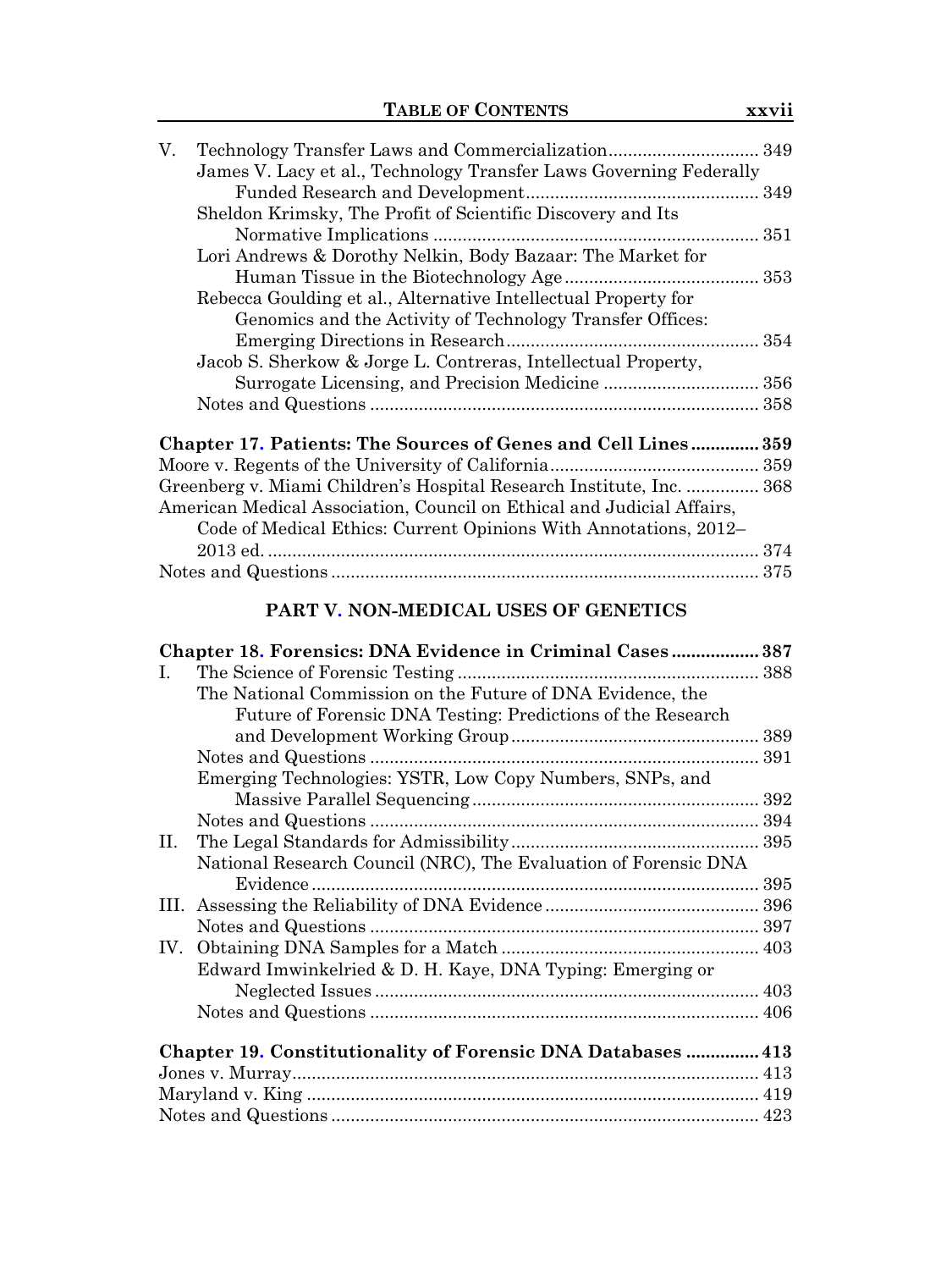| L. |                                                                        |  |
|----|------------------------------------------------------------------------|--|
|    | Seth Axelrad, Use of Forensic DNA Database Information for             |  |
|    |                                                                        |  |
|    | Stephen Mercer & Jessica Gabel, Shadow Dwellers: The                   |  |
|    | Underregulated World of State and Local DNA Databases 430              |  |
|    |                                                                        |  |
| П. |                                                                        |  |
|    | Sonia M. Suter, All in the Family: Privacy and DNA Familial            |  |
|    | . 438                                                                  |  |
|    | Erin Murphy, Law and Policy Oversight of Familial Searches in          |  |
|    |                                                                        |  |
|    |                                                                        |  |
|    |                                                                        |  |
|    | Seth Axelrad & Juliana Russo, Survey of Post-Conviction DNA Testing    |  |
|    |                                                                        |  |
|    |                                                                        |  |
|    |                                                                        |  |
|    | Chapter 22. Mental and Behavioral Genetics in Criminal Law 455         |  |
|    | Troy Duster, Behavioral Genetics and Explanations of the Link Between  |  |
|    | Crime, Violence, and Race in Wrestling With Behavioral Genetics:       |  |
|    |                                                                        |  |
|    | Mark A. Rothstein, Applications of Behavioural Genetics: Outpacing the |  |
|    |                                                                        |  |
|    | Lori B. Andrews, Predicting and Punishing Antisocial Acts: How the     |  |
|    | Criminal Justice System Might Use Behavioral Genetics, in              |  |
|    | Behavioral Genetics: The Clash of Culture and Biology  458             |  |
|    | Stephen J. Morse, Genetics and Criminal Responsibility 460             |  |
|    |                                                                        |  |
|    |                                                                        |  |
|    |                                                                        |  |
|    | Chapter 23. Environmental and Occupational Regulation and              |  |
|    |                                                                        |  |
| I. |                                                                        |  |
| П. |                                                                        |  |
|    | A.                                                                     |  |
|    | National Research Council, Applications of Toxicogenomic               |  |
|    | Technologies to Predictive Toxicology and Risk                         |  |
|    |                                                                        |  |
|    | Gary E. Marchant, Toxicogenomics and Environmental                     |  |
|    | Regulation, in Genomics and Environmental Regulation:                  |  |
|    |                                                                        |  |
|    |                                                                        |  |
|    | Mark A. Rothstein, Yu Cai & Gary E. Marchant, Ethical                  |  |
|    |                                                                        |  |
|    |                                                                        |  |
|    |                                                                        |  |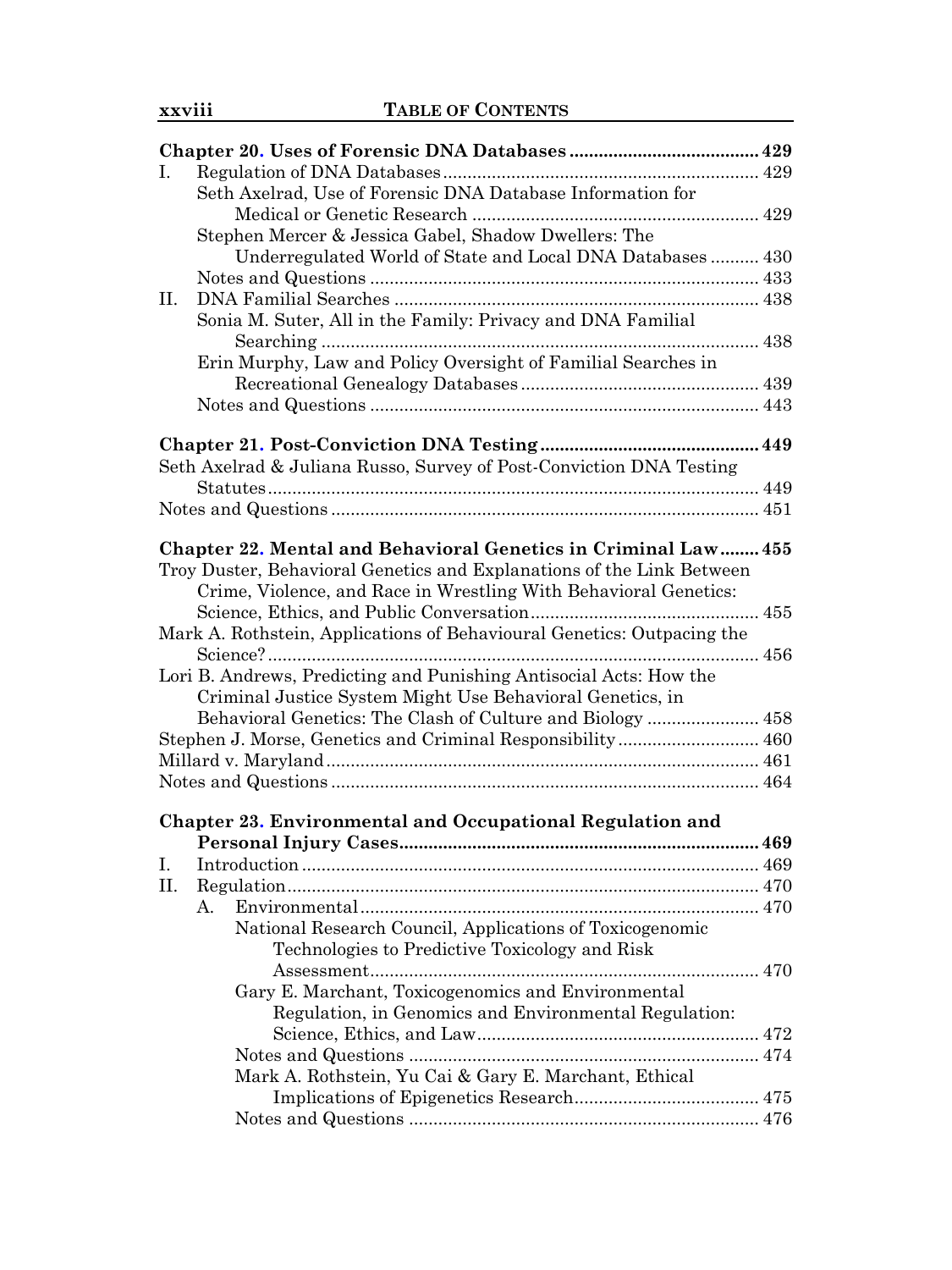|    | <b>B.</b> |                                                                          |  |
|----|-----------|--------------------------------------------------------------------------|--|
|    |           | Mark A. Rothstein, Occupational Health and Discrimination                |  |
|    |           | Issues Raised by Toxicogenomics in the Workplace in                      |  |
|    |           | Genomics and Environmental Regulation: Science, Ethics,                  |  |
|    |           |                                                                          |  |
|    |           |                                                                          |  |
|    |           | Mark A. Rothstein, Genetics and the Work Force of the Next               |  |
|    |           |                                                                          |  |
|    |           |                                                                          |  |
|    |           | Genetic Testing for Susceptibility to Carpal Tunnel Syndrome  481        |  |
|    |           |                                                                          |  |
|    | А.        |                                                                          |  |
|    |           |                                                                          |  |
|    |           |                                                                          |  |
|    | <b>B.</b> |                                                                          |  |
|    |           |                                                                          |  |
|    |           |                                                                          |  |
|    | C.        |                                                                          |  |
|    |           | Mark A. Rothstein, Preventing the Discovery of Plaintiff Genetic         |  |
|    |           | Profiles by Defendants Seeking to Limit Damages in                       |  |
|    |           |                                                                          |  |
|    |           |                                                                          |  |
|    |           |                                                                          |  |
|    |           | PART VI. PRIVACY AND CONFIDENTIALITY                                     |  |
|    |           | Ellen Wright Clayton et al., The law of genetic privacy: applications,   |  |
|    |           |                                                                          |  |
|    |           |                                                                          |  |
|    |           |                                                                          |  |
|    |           | Chapter 24. Genetic Privacy and Confidentiality 499                      |  |
| L. |           |                                                                          |  |
|    |           | Amy L. McGuire et al., Confidentiality, Privacy, and Security of         |  |
|    |           | Genetic and Genomic Test Information in Electronic Health                |  |
|    |           |                                                                          |  |
|    |           |                                                                          |  |
| П. |           |                                                                          |  |
|    |           | Mark A. Rothstein & Meghan K. Talbott, Compelled Disclosures of          |  |
|    |           |                                                                          |  |
|    |           |                                                                          |  |
|    |           | <b>Chapter 25. Legal Protections for Medical and Genetic Privacy 503</b> |  |
| L  |           |                                                                          |  |
|    |           |                                                                          |  |
|    |           |                                                                          |  |
| П. |           |                                                                          |  |
|    | A.        |                                                                          |  |
|    |           |                                                                          |  |
|    |           |                                                                          |  |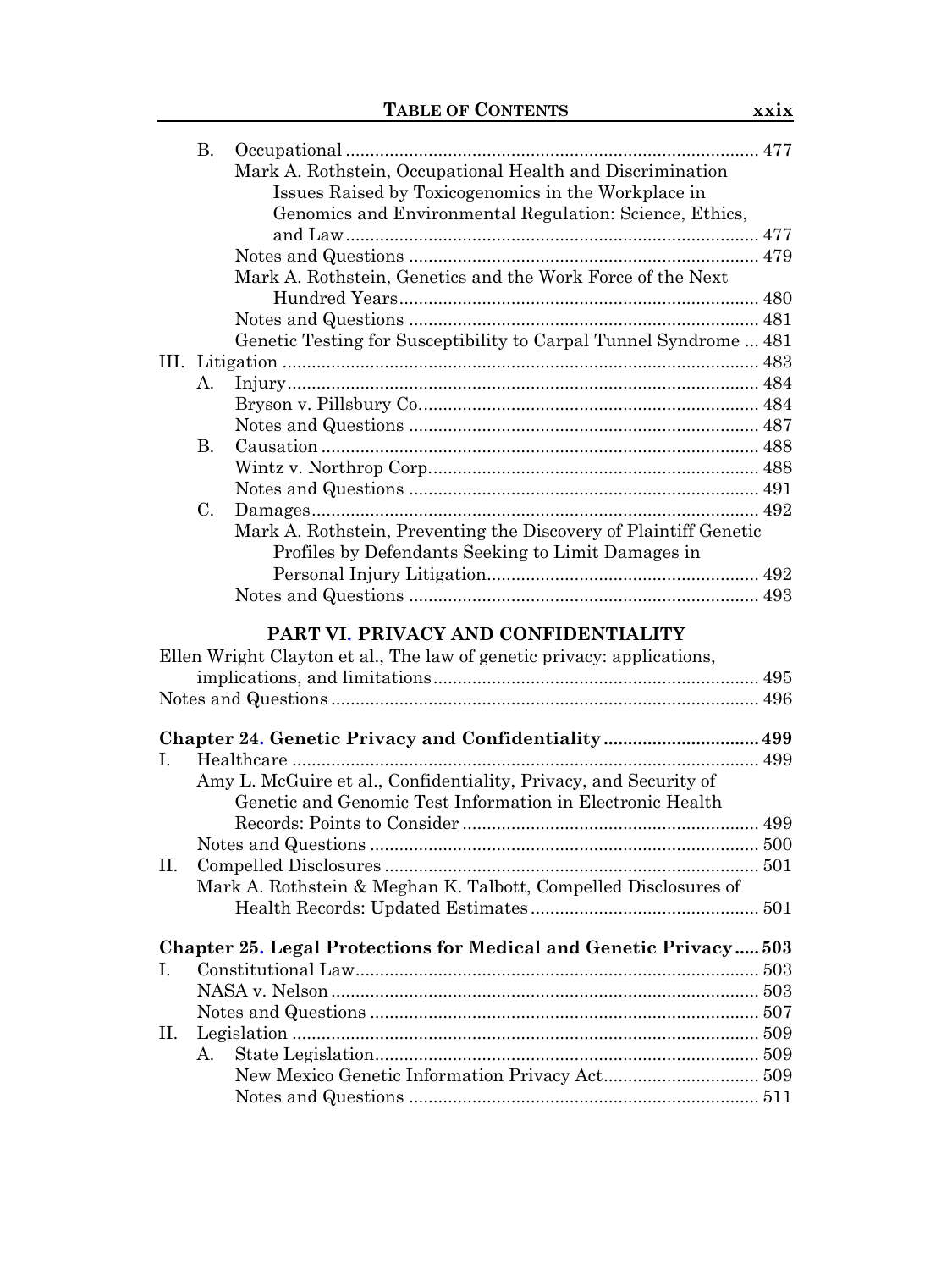| XXX | <b>TABLE OF CONTENTS</b> |
|-----|--------------------------|
|     |                          |

| <b>B.</b> |                                                                    |  |
|-----------|--------------------------------------------------------------------|--|
|           | Health Insurance Portability and Accountability Act (HIPAA) 512    |  |
|           | Office for Civil Rights, Department of Health and Human            |  |
|           |                                                                    |  |
|           |                                                                    |  |
|           | Mark A. Rothstein, Genetic Stalking and Voyeurism: A New           |  |
|           |                                                                    |  |
|           |                                                                    |  |
|           |                                                                    |  |
|           | Mark A. Rothstein & Stacey A. Tovino, California Takes the Lead on |  |
|           |                                                                    |  |
|           |                                                                    |  |
|           |                                                                    |  |

#### **PART VII. INSURANCE**

| I. |                                                                          |  |
|----|--------------------------------------------------------------------------|--|
| H. |                                                                          |  |
|    |                                                                          |  |
|    |                                                                          |  |
| Ш. |                                                                          |  |
|    | Health Insurance Portability and Accountability Act 526                  |  |
|    |                                                                          |  |
|    | Genetic Information Nondiscrimination Act (GINA) 529                     |  |
|    | Mark A. Rothstein, GINA At Ten and The Future of Genetic                 |  |
|    |                                                                          |  |
|    |                                                                          |  |
|    |                                                                          |  |
|    |                                                                          |  |
|    |                                                                          |  |
|    | Mark A. Rothstein, Time to End the Use of Genetic Test Results in Life   |  |
|    |                                                                          |  |
|    |                                                                          |  |
|    |                                                                          |  |
|    |                                                                          |  |
|    |                                                                          |  |
|    |                                                                          |  |
|    |                                                                          |  |
|    | Susan M. Wolf & Jeffrey P. Kahn, Genetic Testing and the Future of       |  |
|    |                                                                          |  |
|    |                                                                          |  |
|    |                                                                          |  |
|    |                                                                          |  |
|    | Mark A. Rothstein, Predictive Genetic Testing for Alzheimer's Disease in |  |
|    |                                                                          |  |
|    | Cathleen D. Zick et al., Genetic Testing for Alzheimer's Disease and Its |  |
|    |                                                                          |  |